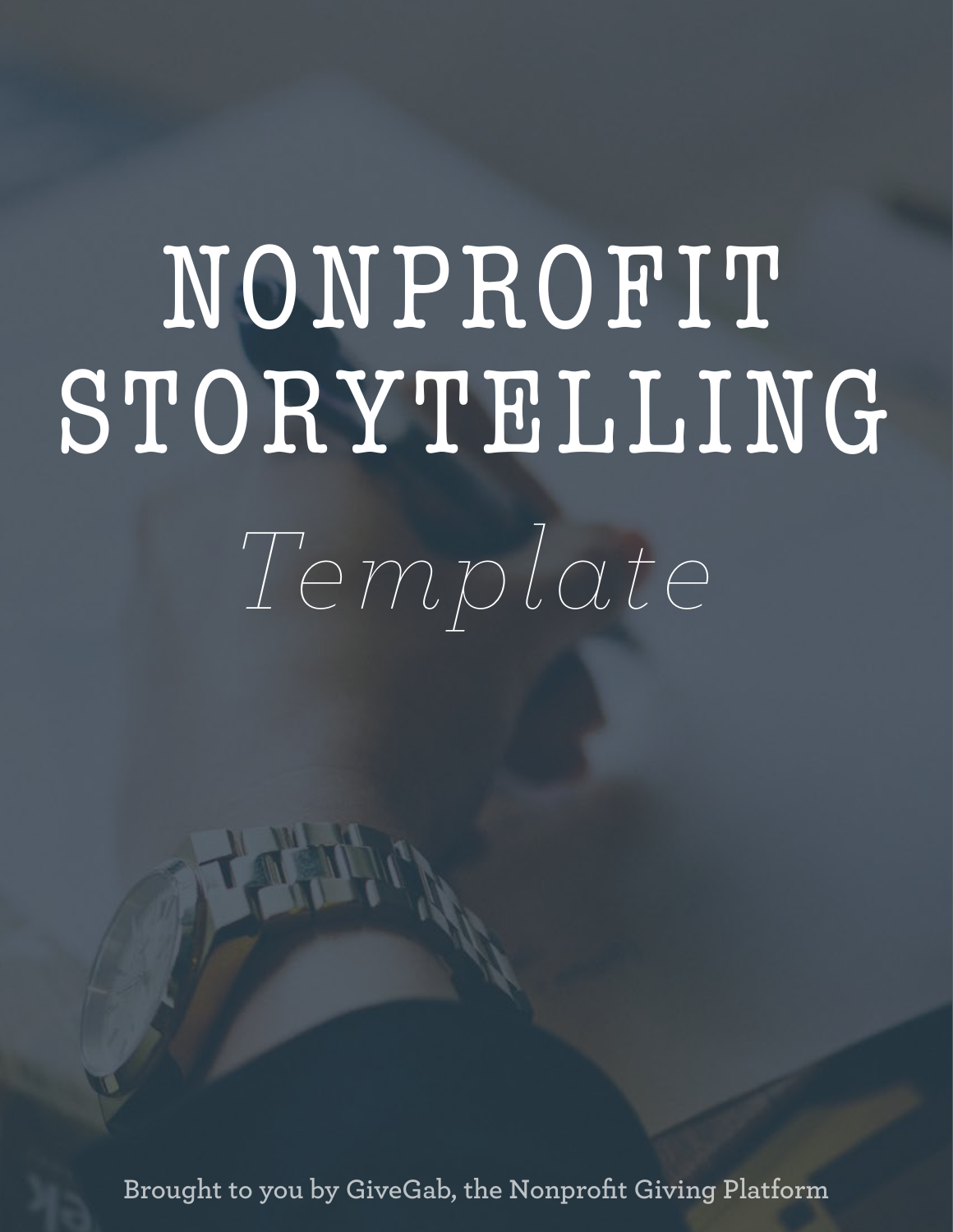**A well-crafted and supporter-centric story** can be the deciding factor that compels someone to support or continue supporting your organization: more than half of nonprofit supporters report that reading a compelling story motivates them to take action and upwards of 70% of them are motivated to donate based on that story!

## **Example of a Great Nonprofit Story:**

**Once Upon a Time**, there was a library in desperate need of repair. Although the local community loved frequenting this library and greatly benefited from the services it provided to them, the building was in shambles, preventing certain events from occurring there and causing members of the community to feel uncomfortable visiting.

**Every Day**, community members inquired about the status of their dear library, wondering when - if ever - it would receive the repairs it so desperately needed.

**Then One Day**, kindhearted supporters like you showed up and gifted their time and resources to bring new life to their library.

**Because of That**, the library was a safer and more enjoyable place for members of the community to visit.

**Because of That**, more programs were able to occur at the library and the number of community members benefiting from these programs steadily increased.

**Until Finally**, supporters like you helped completely repair the library, making it one of the safest and most popular places to visit in the entire county!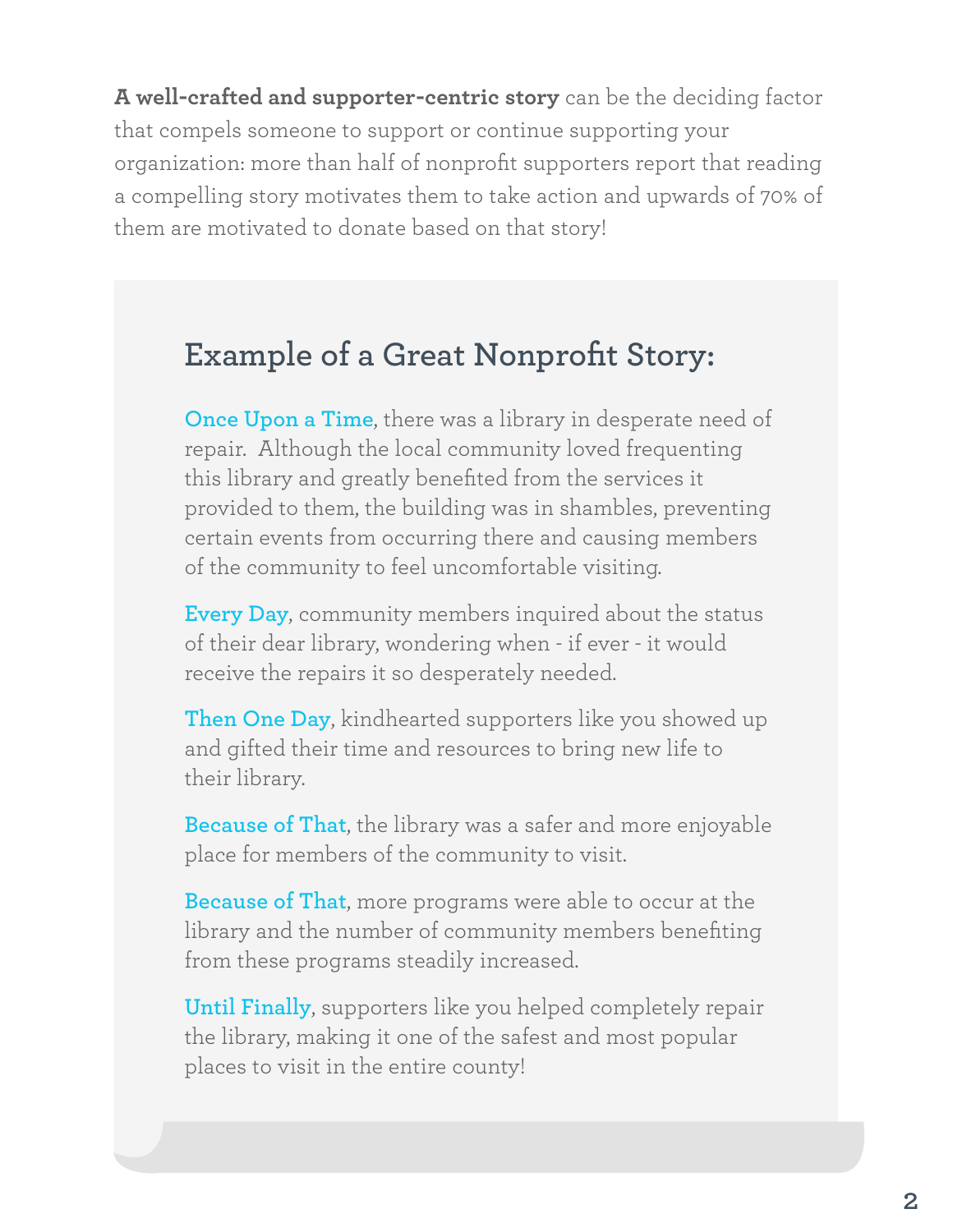# **Now You Try!**

Print pages 3-4 to tell your own nonprofit story! Feel free to try a few different versions and to ask others in your organization to try their hand at it as well!

**Revision No.**

#### **Once Upon a Time...**

#### **Every Day...**

**Then One Day...**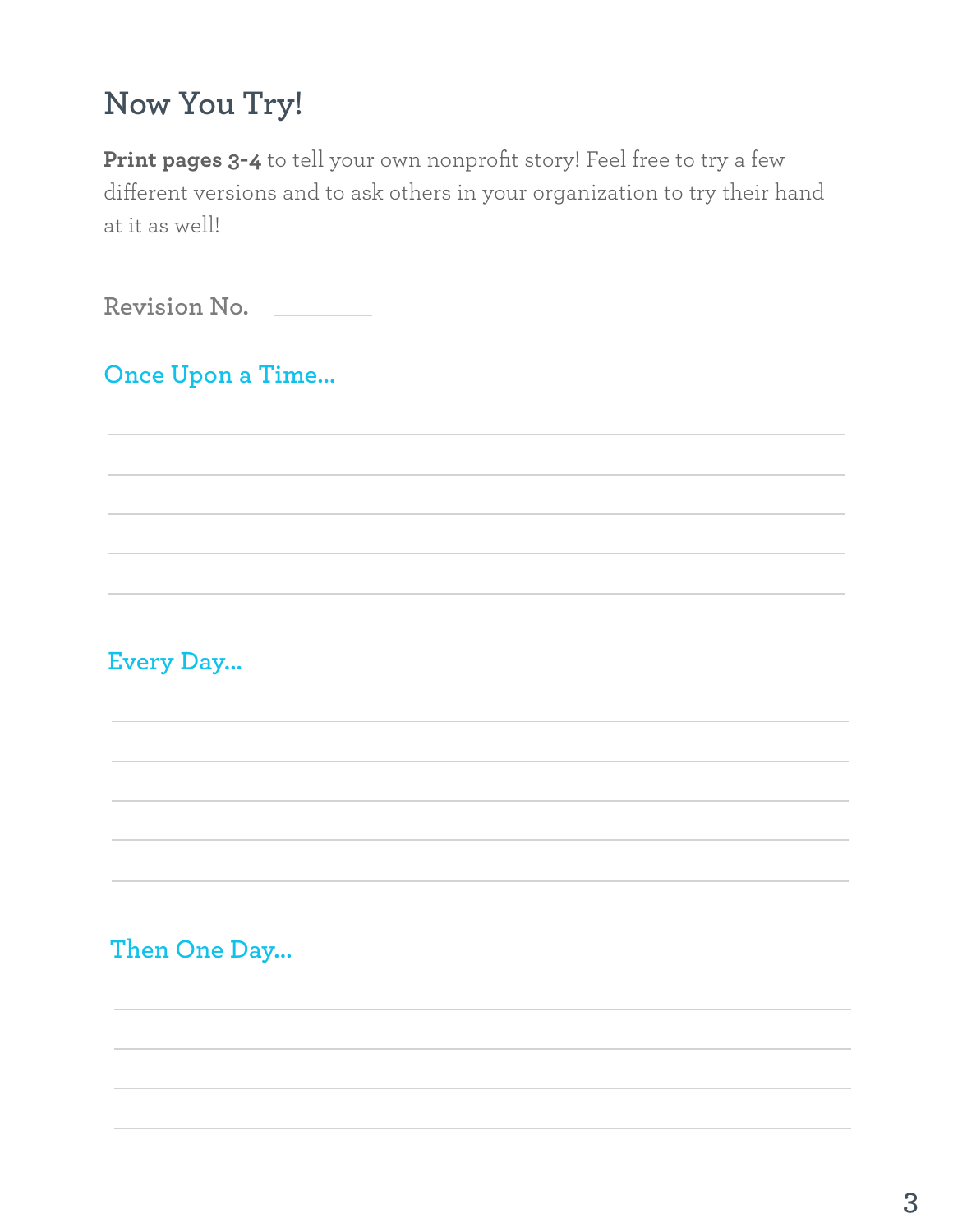## **Because of That...**

#### **Because of That...**

## **Until Finally...**